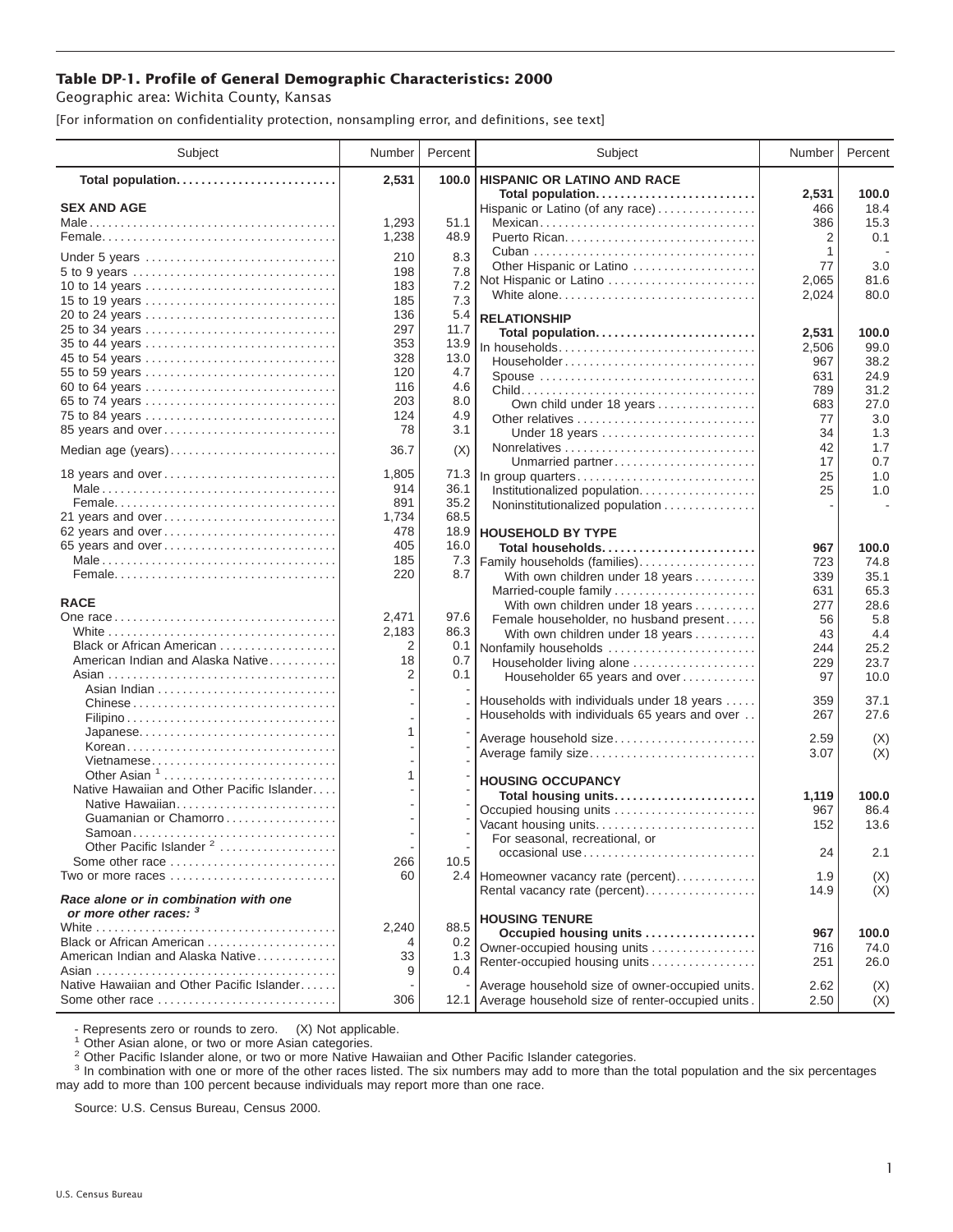## **Table DP-2. Profile of Selected Social Characteristics: 2000**

Geographic area: Wichita County, Kansas

[Data based on a sample. For information on confidentiality protection, sampling error, nonsampling error, and definitions, see text]

| Subject                                                    | Number       | Percent      | Subject                                                              | Number         | Percent       |
|------------------------------------------------------------|--------------|--------------|----------------------------------------------------------------------|----------------|---------------|
| <b>SCHOOL ENROLLMENT</b>                                   |              |              | <b>NATIVITY AND PLACE OF BIRTH</b>                                   |                |               |
| Population 3 years and over                                |              |              | Total population                                                     | 2.531          | 100.0         |
| enrolled in school                                         | 617          | 100.0        |                                                                      | 2,328          | 92.0          |
| Nursery school, preschool                                  | 34           | 5.5          | Born in United States                                                | 2,316          | 91.5          |
| Kindergarten                                               | 40           | 6.5          | State of residence                                                   | 1,762          | 69.6          |
| Elementary school (grades 1-8)                             | 330          | 53.5         | Different state                                                      | 554            | 21.9          |
| High school (grades 9-12)                                  | 176          | 28.5         | Born outside United States                                           | 12             | 0.5           |
| College or graduate school                                 | 37           |              |                                                                      | 203            | 8.0           |
| <b>EDUCATIONAL ATTAINMENT</b>                              |              |              | Entered 1990 to March 2000                                           | 93             | 3.7           |
| Population 25 years and over                               | 1,625        | 100.0        | Naturalized citizen                                                  | 52<br>151      | 2.1<br>6.0    |
| Less than 9th grade                                        | 203          | 12.5         |                                                                      |                |               |
| 9th to 12th grade, no diploma                              | 159          | 9.8          | <b>REGION OF BIRTH OF FOREIGN BORN</b>                               |                |               |
| High school graduate (includes equivalency)                | 534          | 32.9         | Total (excluding born at sea)                                        | 203            | 100.0         |
| Some college, no degree                                    | 376          | 23.1         |                                                                      | 6              | 3.0           |
| Associate degree                                           | 101          | 6.2          |                                                                      | 3              | 1.5           |
| Bachelor's degree                                          | 190          | 11.7         |                                                                      |                |               |
| Graduate or professional degree                            | 62           | 3.8          |                                                                      | 191            |               |
| Percent high school graduate or higher                     | 77.7         | (X)          | Northern America                                                     | 3              | 94.1<br>1.5   |
| Percent bachelor's degree or higher                        | 15.5         | (X)          |                                                                      |                |               |
|                                                            |              |              | <b>LANGUAGE SPOKEN AT HOME</b>                                       |                |               |
| <b>MARITAL STATUS</b>                                      |              |              | Population 5 years and over                                          | 2,325          | 100.0         |
| Population 15 years and over                               | 1,943        | 100.0        | English only                                                         | 1,947          | 83.7          |
| Never married                                              | 352          | 18.1         | Language other than English                                          | 378            | 16.3          |
| Now married, except separated                              | 1,322        | 68.0         | Speak English less than "very well"                                  | 185            | 8.0           |
| Separated                                                  | 22           | 1.1          | Spanish                                                              | 342            | 14.7          |
|                                                            | 113          | 5.8          | Speak English less than "very well"<br>Other Indo-European languages | 172<br>32      | 7.4<br>1.4    |
|                                                            | 91           | 4.7          | Speak English less than "very well"                                  | 13             | 0.6           |
|                                                            | 134          | 6.9<br>3.2   | Asian and Pacific Island languages                                   |                |               |
|                                                            | 62           |              | Speak English less than "very well"                                  |                |               |
| <b>GRANDPARENTS AS CAREGIVERS</b>                          |              |              |                                                                      |                |               |
| Grandparent living in household with                       |              |              | <b>ANCESTRY (single or multiple)</b>                                 |                |               |
| one or more own grandchildren under                        |              |              | Total population<br>Total ancestries reported                        | 2,531          | 100.0<br>93.7 |
|                                                            | 22           | 100.0        |                                                                      | 2,372          |               |
| Grandparent responsible for grandchildren                  | 8            | 36.4         |                                                                      | 22             | 0.9           |
|                                                            |              |              |                                                                      | 13             | 0.5           |
| <b>VETERAN STATUS</b>                                      |              | 100.0        |                                                                      | 49             | 1.9           |
| Civilian population 18 years and over<br>Civilian veterans | 1,809<br>220 | 12.2         |                                                                      | 153            | 6.0           |
|                                                            |              |              | French (except Basque) <sup>1</sup>                                  | 75             | 3.0           |
| <b>DISABILITY STATUS OF THE CIVILIAN</b>                   |              |              | French Canadian <sup>1</sup>                                         | $\overline{2}$ | 0.1           |
| NONINSTITUTIONALIZED POPULATION                            |              |              |                                                                      | 893            | 35.3          |
| Population 5 to 20 years                                   | 573          | 100.0        |                                                                      |                |               |
| With a disability                                          | 12           | 2.1          |                                                                      |                | 7.2           |
| Population 21 to 64 years                                  | 1,342        | 100.0        |                                                                      | 183<br>15      | 0.6           |
| With a disability                                          | 235          | 17.5         |                                                                      |                |               |
|                                                            | 61.3         | (X)          | Norwegian                                                            | 15             | 0.6           |
| No disability                                              | 1,107        | 82.5         |                                                                      | 16             | 0.6           |
|                                                            | 79.2         | (X)          |                                                                      |                |               |
| Population 65 years and over                               | 385          | 100.0        |                                                                      | 64             | 2.5           |
| With a disability                                          | 168          | 43.6         |                                                                      | 26             | 1.0           |
|                                                            |              |              |                                                                      | 29             | 1.1           |
| <b>RESIDENCE IN 1995</b>                                   |              |              |                                                                      |                |               |
| Population 5 years and over                                | 2,325        | 100.0        | Subsaharan African                                                   |                |               |
| Same house in 1995                                         | 1,412        | 60.7         |                                                                      | 57             | 2.3           |
| Different house in the U.S. in 1995                        | 876          | 37.7         |                                                                      |                |               |
| Same county<br>Different county                            | 480<br>396   | 20.6<br>17.0 | United States or American                                            | 205            | 8.1           |
| Same state                                                 | 234          | 10.1         |                                                                      | 19             | 0.8           |
| Different state                                            | 162          | 7.0          | West Indian (excluding Hispanic groups)                              |                |               |
| Elsewhere in 1995                                          | 37           | 1.6          | Other ancestries                                                     | 536            | 21.2          |
|                                                            |              |              |                                                                      |                |               |

-Represents zero or rounds to zero. (X) Not applicable. 1 The data represent a combination of two ancestries shown separately in Summary File 3. Czech includes Czechoslovakian. French includes Alsatian. French Canadian includes Acadian/Cajun. Irish includes Celtic.

Source: U.S. Bureau of the Census, Census 2000.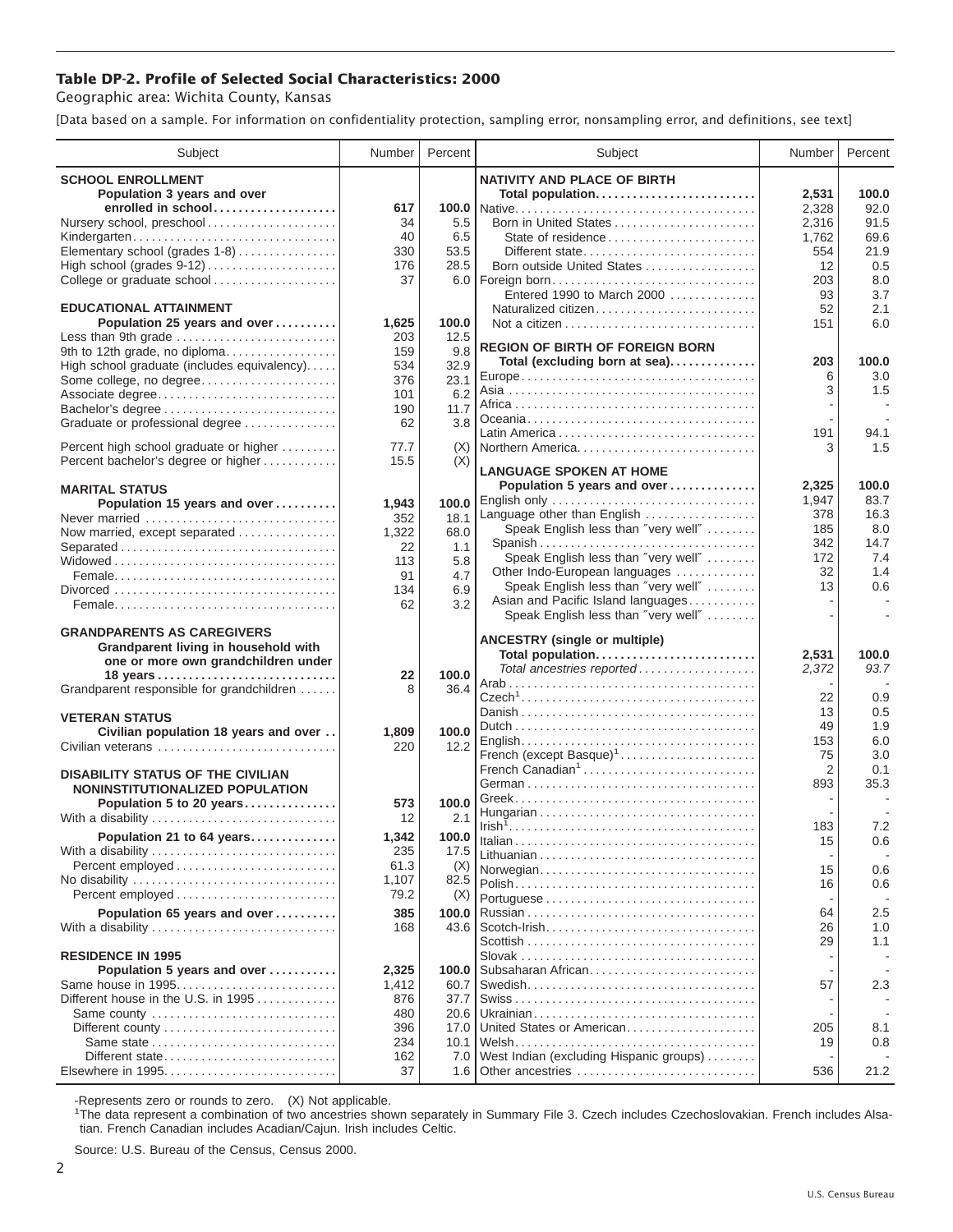## **Table DP-3. Profile of Selected Economic Characteristics: 2000**

Geographic area: Wichita County, Kansas

[Data based on a sample. For information on confidentiality protection, sampling error, nonsampling error, and definitions, see text]

| Subject                                                                            | Number       | Percent       | Subject                                                                                                                 | Number       | Percent      |
|------------------------------------------------------------------------------------|--------------|---------------|-------------------------------------------------------------------------------------------------------------------------|--------------|--------------|
| <b>EMPLOYMENT STATUS</b>                                                           |              |               | <b>INCOME IN 1999</b>                                                                                                   |              |              |
| Population 16 years and over                                                       | 1,909        | 100.0         | Households                                                                                                              | 976          | 100.0        |
| In labor force                                                                     | 1,188        | 62.2          |                                                                                                                         | 89           | 9.1          |
| Civilian labor force                                                               | 1,188        |               |                                                                                                                         | 78           | 8.0          |
| Employed                                                                           | 1,152        |               |                                                                                                                         | 174          | 17.8         |
|                                                                                    | 36           |               |                                                                                                                         | 163          | 16.7         |
| Percent of civilian labor force                                                    | 3.0          |               | $(X)$ \\ \$35,000 to \$49,999                                                                                           | 191          | 19.6         |
|                                                                                    |              |               | \$50,000 to \$74,999                                                                                                    | 151          | 15.5         |
| Not in labor force                                                                 | 721          |               | $37.8$ \\$75,000 to \$99,999                                                                                            | 69           | 7.1          |
| Females 16 years and over                                                          | 953          | 100.0         | \$100,000 to \$149,999                                                                                                  | 42           | 4.3          |
| In labor force $\dots\dots\dots\dots\dots\dots\dots\dots\dots\dots\dots\dots\dots$ | 480          | 50.4          | \$150,000 to \$199,999                                                                                                  | 8            | 0.8          |
| Civilian labor force                                                               | 480          | 50.4          | \$200,000 or more<br>Median household income (dollars)                                                                  | 11<br>33,462 | 1.1<br>(X)   |
|                                                                                    | 463          | 48.6          |                                                                                                                         |              |              |
| Own children under 6 years                                                         | 222          | 100.0         | With earnings                                                                                                           | 805          | 82.5         |
| All parents in family in labor force                                               | 125          | 56.3          | Mean earnings (dollars) <sup>1</sup>                                                                                    | 38,877       | (X)          |
|                                                                                    |              |               | With Social Security income                                                                                             | 271          | 27.8         |
| <b>COMMUTING TO WORK</b>                                                           |              |               | Mean Social Security income (dollars) <sup>1</sup>                                                                      | 12,549       | (X)          |
| Workers 16 years and over<br>Car, truck, or van - - drove alone                    | 1,136<br>866 | 100.0<br>76.2 | With Supplemental Security Income                                                                                       | 20           | 2.0          |
| Car, truck, or van - - carpooled                                                   | 117          | 10.3          | Mean Supplemental Security Income                                                                                       |              |              |
| Public transportation (including taxicab)                                          | 10           | 0.9           | $\text{(dollars)}^1 \dots \dots \dots \dots \dots \dots \dots \dots \dots \dots \dots$<br>With public assistance income | 4,825        | (X)<br>2.7   |
|                                                                                    | 37           | 3.3           | Mean public assistance income $(dollars)1$                                                                              | 26<br>4,115  | (X)          |
| Other means                                                                        | 12           | 1.1           | With retirement income                                                                                                  | 92           | 9.4          |
| Worked at home                                                                     | 94           | 8.3           | Mean retirement income $(dollars)1$                                                                                     | 12,480       | (X)          |
| Mean travel time to work $(minutes)^1$                                             | 13.0         | (X)           |                                                                                                                         |              |              |
|                                                                                    |              |               | Families                                                                                                                | 744          | 100.0        |
| <b>Employed civilian population</b>                                                |              |               | Less than \$10,000                                                                                                      | 50           | 6.7          |
| 16 years and over                                                                  | 1,152        |               |                                                                                                                         | 34           | 4.6          |
| <b>OCCUPATION</b>                                                                  |              |               | \$15,000 to \$24,999                                                                                                    | 113          | 15.2         |
| Management, professional, and related                                              | 363          |               | \$25,000 to \$34,999<br>$31.5$ \\$35,000 to \$49,999                                                                    | 126          | 16.9<br>20.7 |
| Service occupations                                                                | 138          |               |                                                                                                                         | 154<br>145   | 19.5         |
| Sales and office occupations                                                       | 225          |               |                                                                                                                         | 65           | 8.7          |
| Farming, fishing, and forestry occupations                                         | 165          |               |                                                                                                                         | 38           | 5.1          |
| Construction, extraction, and maintenance                                          |              |               | \$150,000 to \$199,999                                                                                                  | 8            | 1.1          |
| occupations                                                                        | 103          |               | 8.9 \$200,000 or more                                                                                                   | 11           | 1.5          |
| Production, transportation, and material moving                                    |              |               | Median family income (dollars)                                                                                          | 41,034       | (X)          |
|                                                                                    | 158          | 13.7          |                                                                                                                         |              |              |
|                                                                                    |              |               | Per capita income (dollars) <sup>1</sup>                                                                                | 16,720       | (X)          |
| <b>INDUSTRY</b>                                                                    |              |               | Median earnings (dollars):                                                                                              |              |              |
| Agriculture, forestry, fishing and hunting,                                        |              |               | Male full-time, year-round workers                                                                                      | 27,523       | (X)          |
|                                                                                    | 397          | 34.5          | Female full-time, year-round workers                                                                                    | 18,807       | (X)          |
|                                                                                    | 68<br>50     | 5.9<br>4.3    |                                                                                                                         | Number       | Percent      |
| Manufacturing<br>Wholesale trade                                                   | 24           | 2.1           |                                                                                                                         | below        | below        |
| Retail trade                                                                       | 99           | 8.6           |                                                                                                                         | poverty      | poverty      |
| Transportation and warehousing, and utilities                                      | 103          | 8.9           | Subject                                                                                                                 | level        | level        |
|                                                                                    | 11           | 1.0           |                                                                                                                         |              |              |
| Finance, insurance, real estate, and rental and                                    |              |               | <b>POVERTY STATUS IN 1999</b>                                                                                           |              |              |
|                                                                                    | 45           | 3.9           | Families                                                                                                                | 83           | 11.2         |
| Professional, scientific, management, adminis-                                     |              |               | With related children under 18 years                                                                                    | 66           | 18.2         |
| trative, and waste management services                                             | 17           | 1.5           | With related children under 5 years                                                                                     | 34           | 19.3         |
| Educational, health and social services                                            | 214          | 18.6          |                                                                                                                         |              |              |
| Arts, entertainment, recreation, accommodation                                     |              |               | Families with female householder, no                                                                                    |              |              |
| and food services                                                                  | 33<br>48     | 2.9           | husband present<br>4.2 With related children under 18 years                                                             | 24<br>24     | 39.3<br>45.3 |
| Other services (except public administration)<br>Public administration             | 43           | 3.7           | With related children under 5 years                                                                                     | 13           | 68.4         |
|                                                                                    |              |               |                                                                                                                         |              |              |
| <b>CLASS OF WORKER</b>                                                             |              |               | Individuals                                                                                                             | 371          | 14.8         |
| Private wage and salary workers                                                    | 735          |               | 63.8 18 years and over                                                                                                  | 199          | 11.2         |
| Government workers                                                                 | 183          | 15.9          | 65 years and over                                                                                                       | 18           | 4.7          |
| Self-employed workers in own not incorporated                                      |              |               | Related children under 18 years                                                                                         | 166          | 23.2         |
|                                                                                    | 205          | 17.8          | Related children 5 to 17 years                                                                                          | 106          | 20.9         |
| Unpaid family workers                                                              | 29           | 2.5           | Unrelated individuals 15 years and over                                                                                 | 57           | 20.6         |

-Represents zero or rounds to zero. (X) Not applicable.

<sup>1</sup>If the denominator of a mean value or per capita value is less than 30, then that value is calculated using a rounded aggregate in the numerator. See text.

Source: U.S. Bureau of the Census, Census 2000.